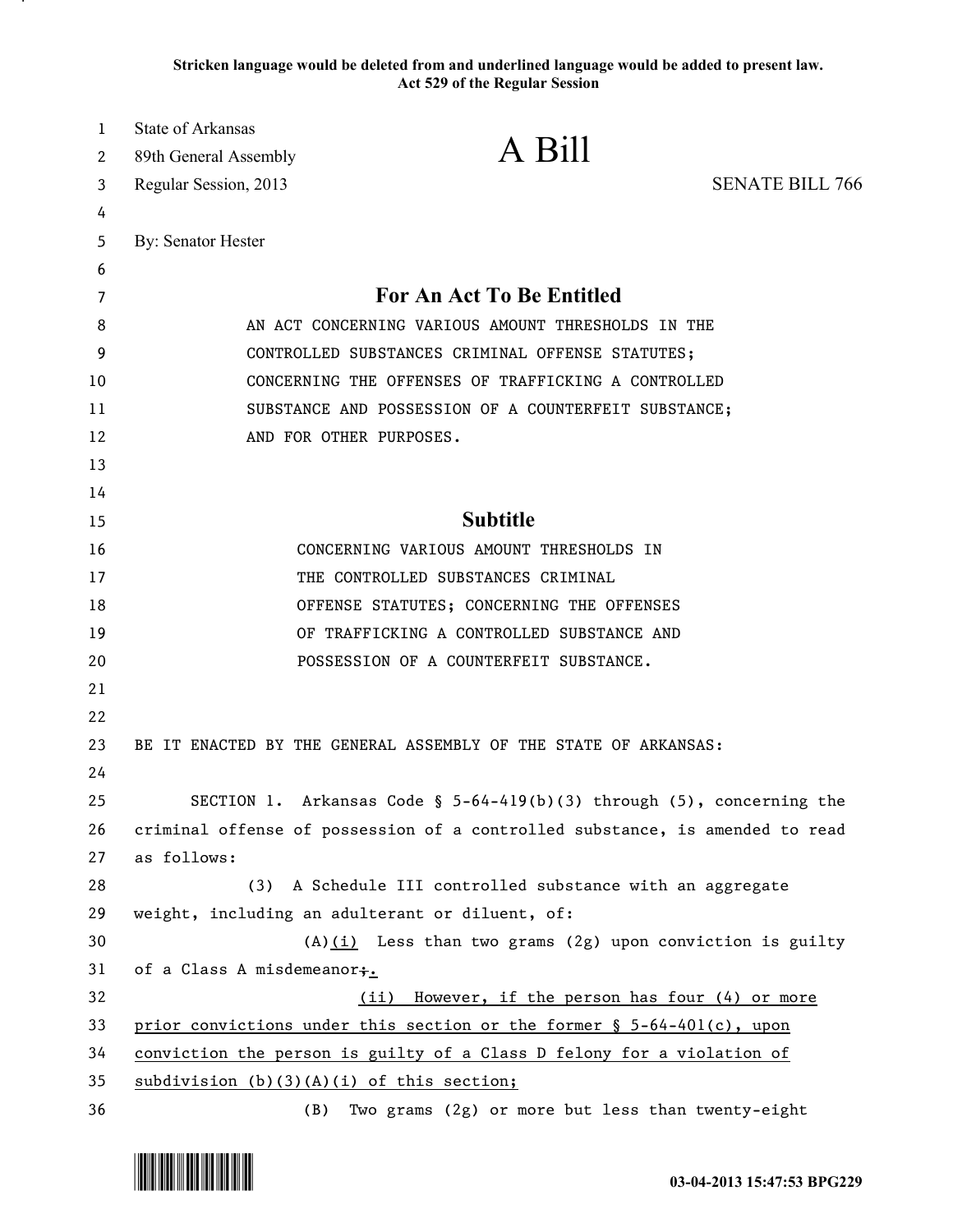grams (28g) upon conviction is guilty of a Class D felony; (C) Twenty-eight grams (28g) or more but less than two hundred (200g) upon conviction is guilty of a Class C felony; or (D) Two hundred grams (200g) or more but less than four hundred grams (400g) upon conviction is guilty of a Class B felony; (4) A Schedule IV or Schedule V controlled substance with an aggregate weight, including an adulterant or diluent, of: 8 (A)(i) Less than twenty-eight grams (28g) upon conviction 9 is guilty of a Class A misdemeanor+. 10 (ii) However, if the person has four (4) or more prior convictions under this section or the former § 5-64-401(c), upon conviction the person is guilty of a Class D felony for a violation of subdivision (b)(4)(A)(i) of this section; (B) Twenty-eight grams (28g) or more but less than two hundred grams (200g) upon conviction is guilty of a Class D felony; (C) Two hundred grams (200g) or more but less than four hundred grams (400g) upon conviction is guilty of a Class C felony; or (D) Four hundred grams (400g) or more but less than eight hundred grams (800g) upon conviction is guilty of a Class B felony; or (5) A Schedule VI controlled substance with an aggregate weight, including an adulterant or diluent, of: (i) Less than four ounces (4 oz.) upon conviction is guilty of a Class A misdemeanor; (ii) One ounce (1 oz.) or more but less than four ounces 25 (4 oz.) and the person has  $\frac{1}{2}$  four (4) previous convictions under this section or the former § 5-64-401(c) upon conviction is guilty of a Class D felony; (iii) Four ounces (4 oz.) or more but less than ten pounds (10 lbs.) upon conviction is guilty of a Class D felony; (iv) Ten pounds (10 lbs.) or more but less than twenty- five pounds (25 lbs.) upon conviction is guilty of a Class C felony; (v) Twenty-five pounds (25 lbs.) or more but less than one hundred pounds (100 lbs.) upon conviction is guilty of a Class B felony; or (vi) One hundred pounds (100 lbs.) or more but less than five hundred pounds (500 lbs.) upon conviction is guilty of a Class A felony. 

SB766

03-04-2013 15:47:53 BPG229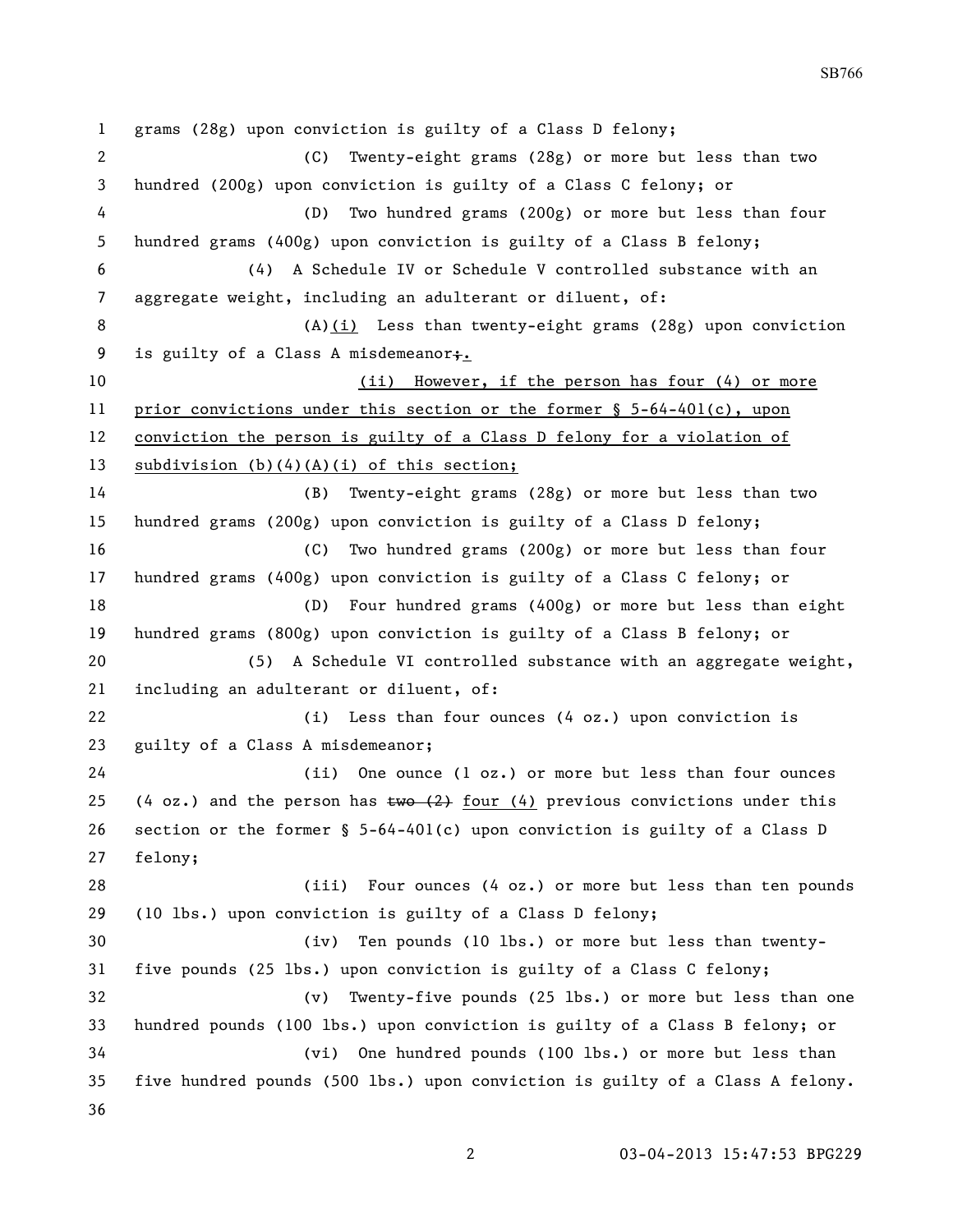SECTION 2. Arkansas Code § 5-64-428(b)(1), concerning the criminal offense of possession of a Schedule III controlled substance with the purpose to deliver, is amended to read as follows: (1) Class C felony if the person possessed by aggregate weight, including an adulterant or diluent: (A) Less than twenty-eight grams (28g) of a Schedule III controlled substance that is not a controlled substance listed in this subdivision (b)(1); 9 (B) Forty (40) or more but less than eighty (80) dosage units for any other Schedule III depressant or hallucinogenic drug; or 11 (C) Forty (40) or more but less Less than eighty (80) dosage units for any other Schedule III stimulant drug; SECTION 3. Arkansas Code § 5-64-432(b)(1), concerning the criminal offense of possession of a Schedule IV or V controlled substance with the purpose to deliver, is amended to read as follows: (1) Class D felony if the person possessed by aggregate weight, including an adulterant or diluent: (A) Less than two hundred grams (200g) of a Schedule IV or Schedule V controlled substance that is not a controlled substance listed in this subdivision (b)(1); 22 (B) Forty (40) or more but less Less than eighty (80) dosage units for any other Schedule IV or Schedule V depressant or hallucinogenic drug; or 25 (C) Forty (40) or more but less Less than eighty (80) dosage units for any other Schedule IV or Schedule V stimulant drug; SECTION 4. Arkansas Code § 5-64-440(b), concerning the criminal offense of trafficking a controlled substance, is amended to read as follows: (b) A person engages in trafficking a controlled substance if he or she possesses, possesses with the purpose to deliver, delivers, or manufactures a controlled substance by aggregate weight, including an adulterant or diluent, in the following amounts: SECTION 5. Arkansas Code § 5-64-442(a), concerning the criminal offense of possession of a counterfeit substance, is amended to read as

03-04-2013 15:47:53 BPG229

SB766